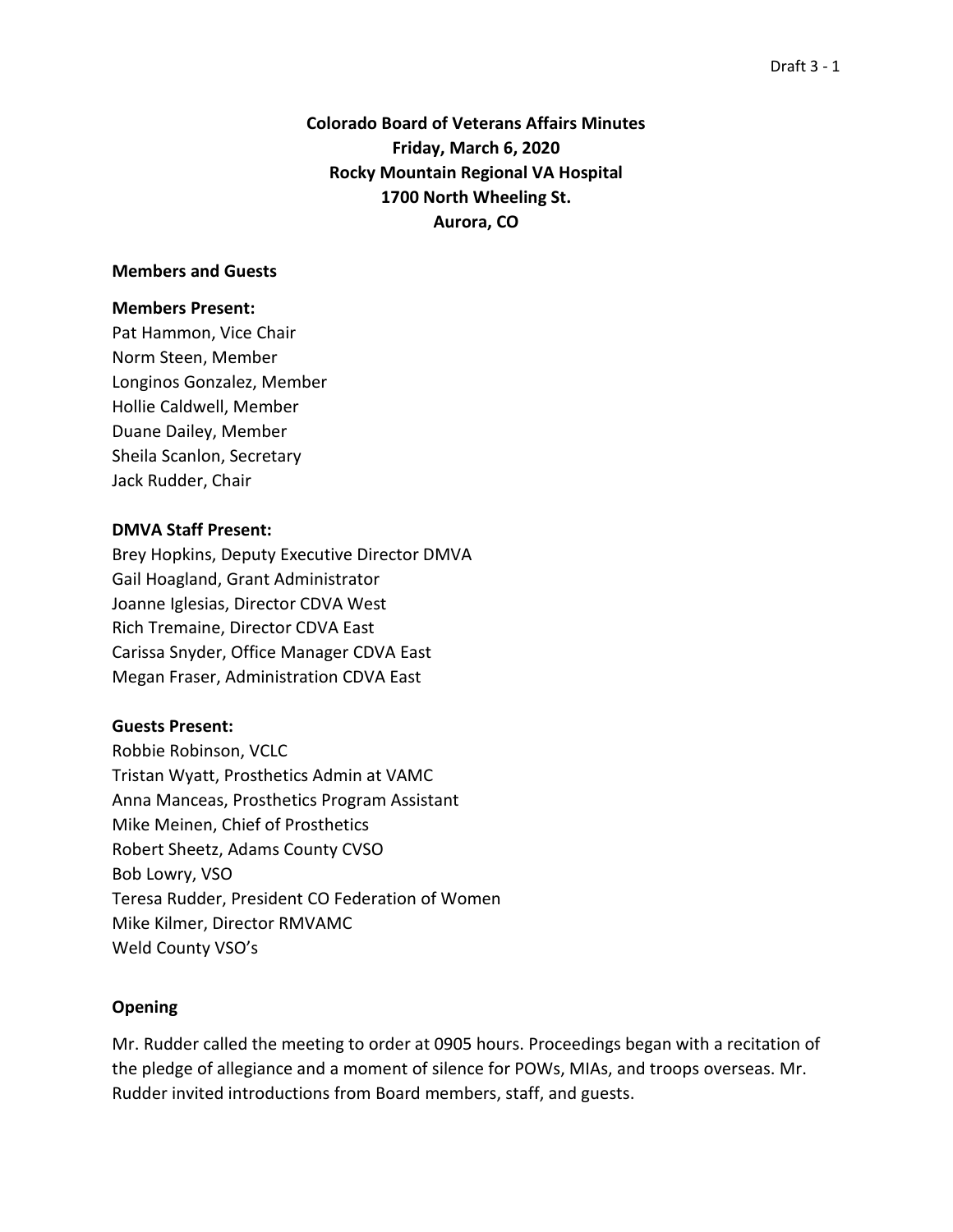## **Special Presentation**

Mr. Tremaine explained to those assembled his history with the prosthetics staff at the hospital and their history together during deployment. There was a single incident during deployment in 2003 that left three soldiers with amputations, all three were each given new computer chip prosthetic legs and regained their mobility. Accordingly, Mr. Tremaine presented a Purple Heart Stamp Poster to Mr. Meinen, Chief of Prosthetics that he has been waiting to give him for many years.

## **Approval of Minutes**

Mr. Steen requested that under 'Guest Comments' to have "His VFW post" be changed to "Mr. Williams American Legion Post 1980" and under his Board Member comment to add "of El Pomar Foundation" after "the Pikes Peak Council". Ms. Caldwell requested under her Board Member comment to change "UCHealth" to "Centura". It was also verified that the last meeting was adjourned by Duane Dailey motioning for adjournment and Jack Rudder seconding the motion. There was unanimous approval for adjournment at the last meeting.

Mr. Dailey motioned to approve the minutes as amended, Ms. Hammon seconded the motion. The Board approved the minutes unanimously.

#### **Mr. Kilmer, Director of RMVAMC**

In regards to Covid-19, the state nursing homes are one of the most vulnerable populations. The VA has offered infectious disease support to the entire state of Colorado. They will be becoming more aggressive in regards to their response to Covid-19 starting tomorrow. He is coordinating with the state office of public health. The RMVAMC currently has one patient with unknown issues; they tested the individual for Covid-19 and it came back negative. The RMVAMC will be closing down entry/exit points so that everyone coming into the facility can be screened.

Ms. Scanlon inquired if they had enough Covid-19 test kits. Mr. Kilmer had no response to the query. He did explain that it takes 48 hours to run a Covid-19 test and if they have a possible case they are allowing minimum staff access to those rooms including no resident access. He reoffered the consultation services of the RMVAMC to the state of Colorado.

Mr. Kilmer shared that nationally the VA is in a fiscal crunch and they have been told that there will not be a pay raise. The RMVAMC is solvent therefore he has been told to cut five million dollars from his program and give it to the rest of the VA. He needs quick assessment and amazing staff to move his program forward in addition to amazing infrastructure. Mr. Kilmer is working to realign the business and clinical sides of his operations. Community Care and the Mission Act are hemorrhaging primary care doctors and teams. He needs eight new primary care teams. Currently he is forty-six out of fifty in regards to overall market penetration. Consequently he is working on an aggressive outreach and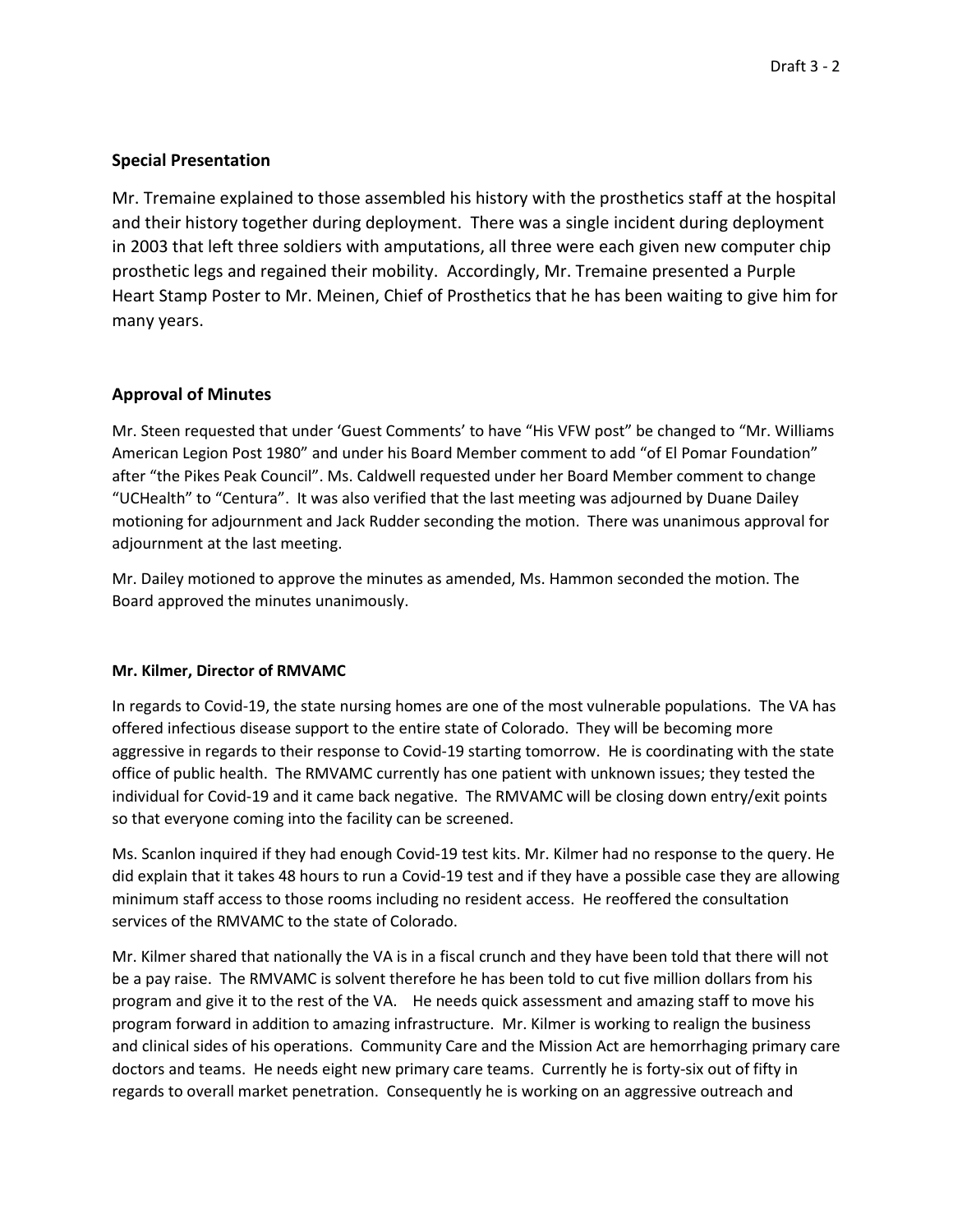marketing campaign and is about to start targeting both veterans and their loved ones. Colorado needs growth in its VA system.

Mr. Kilmer has negotiated to retain one third of the old VA facility, he will be selling the other two thirds of the old facility. He may make the remaining facility a residential campus. The Aurora clinic should in the next two to three years be expanded to house thirteen primary care teams instead of the current nine teams. He has received approval for a new clinic in Castle Rock that will house eight primary care teams. Colorado Springs should have a new clinic with four primary care teams opening in six months. There are needs for a super CBOC closer to Fort Carson and to expand specialty care and ambulatory surgery operations.

Rocky Mountain Regional VA Medical Center needs to stop acting like a community hospital and work more like Kaiser. It will be a hub site for spinal cord injury, there will also be a Taver program, a heart reconstructive surgery, built here. Travel funds will be revamped and the position of a travel coordinator for the patients added to the staff. There will be a grand opening of the new Fisher House in June or July and he invited the Board to attend. Mr. Kilmer's four main goals are: Health care, Emergency preparedness, Academic training, and Research/Clinical trials. He has approved twice the proposed research grants for the next year as previously approved. He is hoping that a specific grant will be approved for one of the staff to go **overseas** and study a geriatrics program there.

Mr. Kilmer wants to institute and increase partnerships between VSOs, the VA, etc. as his goal is to help all of the VA succeed. He is helping Grand Junction to fill their research department so that the same service that is received at the RMVAMC during the day will be available 24/7 in Grand Junction.

Mr. Kilmer invited questions and the Board members made inquiries for clarification.

## **Public Comments**

Mr. Sheetz shared that he is working with two vet centers to provide mental health assistance to the veterans in his area. He has also established both a community wellness and a women's vet to vet program. Adams County is building a veterans memorial, the project is expected to cost five million dollars. The new memorial will be at 120<sup>th</sup> St. and US 85. Mr. Sheetz is actively trying to work with other counties, he is diversifying what the CVSO role does and not waiting for his phone to ring with a call from a vet. Mr. Hopkins recommended using Adams County as a bottoms-up training example at the annual training conference for CVSOs.

## **Grant Training**

Ms. Hoagland reviewed the major audit recommendations from the last audit with the Board members and the Board members made inquiries for clarification. Much of the application review process is driven by audit compliance as well as 2 CFR 200. Ms. Hoagland clarified that the VTF functions as a highrisk grant program, which also drives many of the procedures and policies. The Board discussed having a future meeting regarding board ability to change the grant process. Mr. Hopkins indicated a department wide review will include the grant program.

For the application review, it will be important to utilize the scoring rubric. This will help to eliminate extreme variances in scoring. The Board reviewed all of the documents to be utilized for the review process.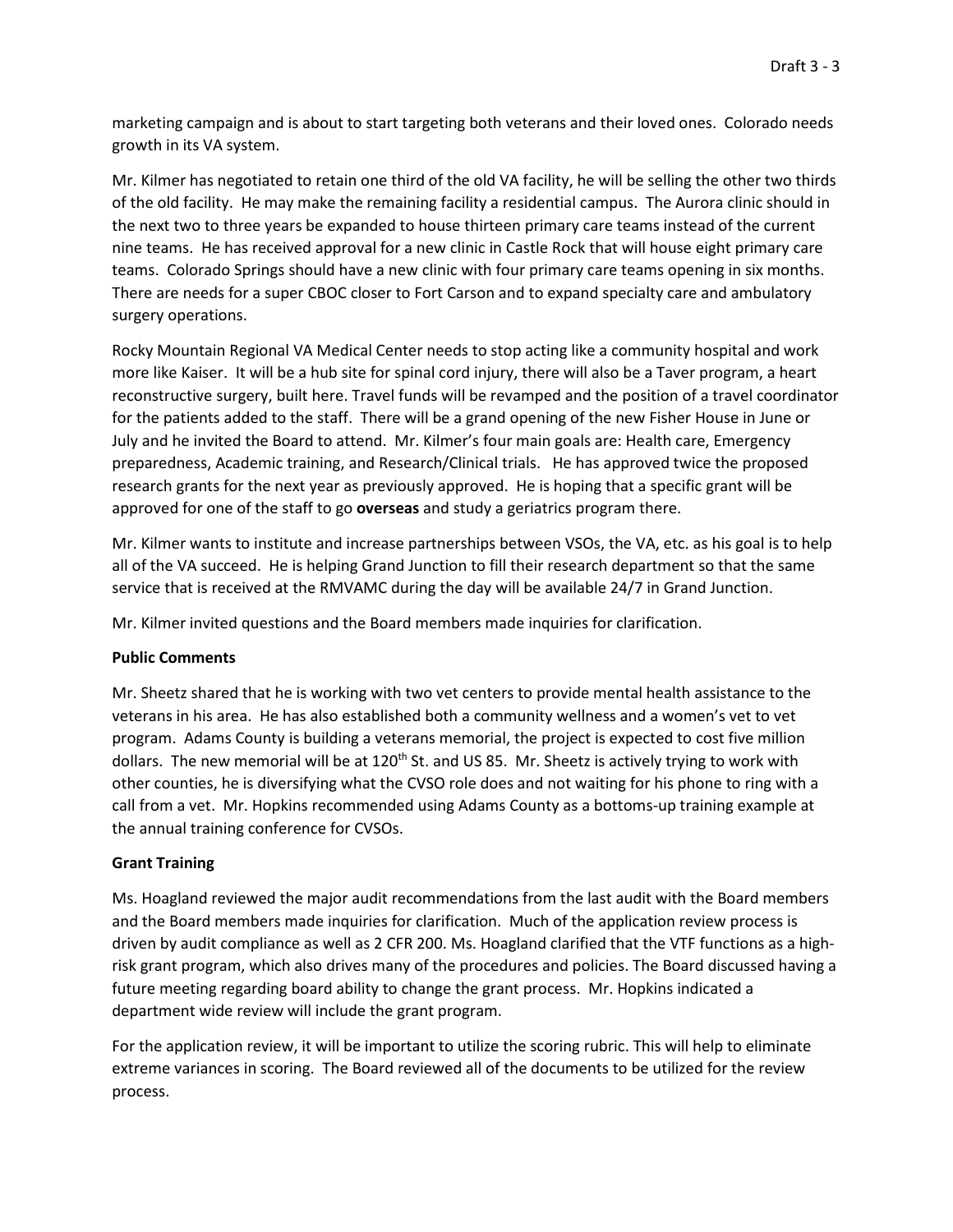The Board recessed at 1110 hours.

The Board reconvened at 1128 hours.

The Board members practiced grant evaluations on areas where they have differed greatly on their scores in previous years and then discussed why they scored as they did.

#### **Reports**

Mr. Hopkins shared the reports for the DMVA, Governor, and Legislature jointly. The DMVA is continuing to monitor and track bills for their fiscal impact. The DMVA sponsored two bills, both breezed through the confirmation process and are waiting to be signed by the Governor. Neither of these bills affect vets. On 22 April there will be a DMVA day at the Capitol. CONG, CDVA and ANG will all be present. There will be a signing ceremony in the rotunda and a fly by. Mr. Hopkins is in the process of going through a holistic review of the DMVA. There has been a zero net growth at the state government level and the Department has to cut one percent from next years' budget. The Board members made inquiries.

Mr. Tremaine gave the report for DVA East. On 09 March there are two new SVSOs starting, he will bring them to the next Board meeting. He expects the Program Assistant position to be filled in during the next month. A statement of work is being developed for the task force as soon as 01 July additionally a statement of work for the software needs of the CDVA is also being developed. DVA East is gearing up for the annual conference. The first DVA synchronization meeting was two days ago. The Board members made inquiries and it was clarified that Mr. Hopkins has implemented two new meetings for the Division, one of which is a monthly synchronization meeting. Ms. Snyder shared that she will be going to the VA women's summit this October.

Ms. Iglesias shared the report for DVA West. Mesa County has had their County VSO position vacant. Anthony Lee will start on 24 March. Pitkin County is also vacant, the position had been posted and just closed; Brian Oney will be sitting on the selection committee. The OneSource is partnering with the VA hospital in Grand Junction and the vet center to host a Vietnam War Veterans Day on 27 March later at the OneSource. The cemetery is moving along in the capitol construction project and they are hoping to break ground in the September/October time frame. There is a reimbursement issue for the cemetery as the process was changed. There are still issue with tracking who the reimbursements are for.

Ms. Iglesias said that the projects have started at the OneSource with the monies received from the Board. The access door has been installed for the receptionist. Mesa County is also working actively to combat suicide, especially amongst the veteran population. Brian Oney is attending an event regarding suicide prevention this Saturday. Ms. Iglesias went to DC for NASDVA last week. She was invited to speak/ present there in the future. There is now a women vets coffee club, yesterday was the first meeting and it will now convene monthly. There is a 'Come back' yoga class weekly, a veteran coffee weekly, caregiver support meetings and a LGBTQ monthly meeting.

Mr. Hopkins said that in regards to OneSource there are two primary issues. The first is tenant leasing as they want to find appropriate tenants to be around and provide services to the veterans. The second issue is that there is limited parking. In order to resolve the second problem, CONG will assist with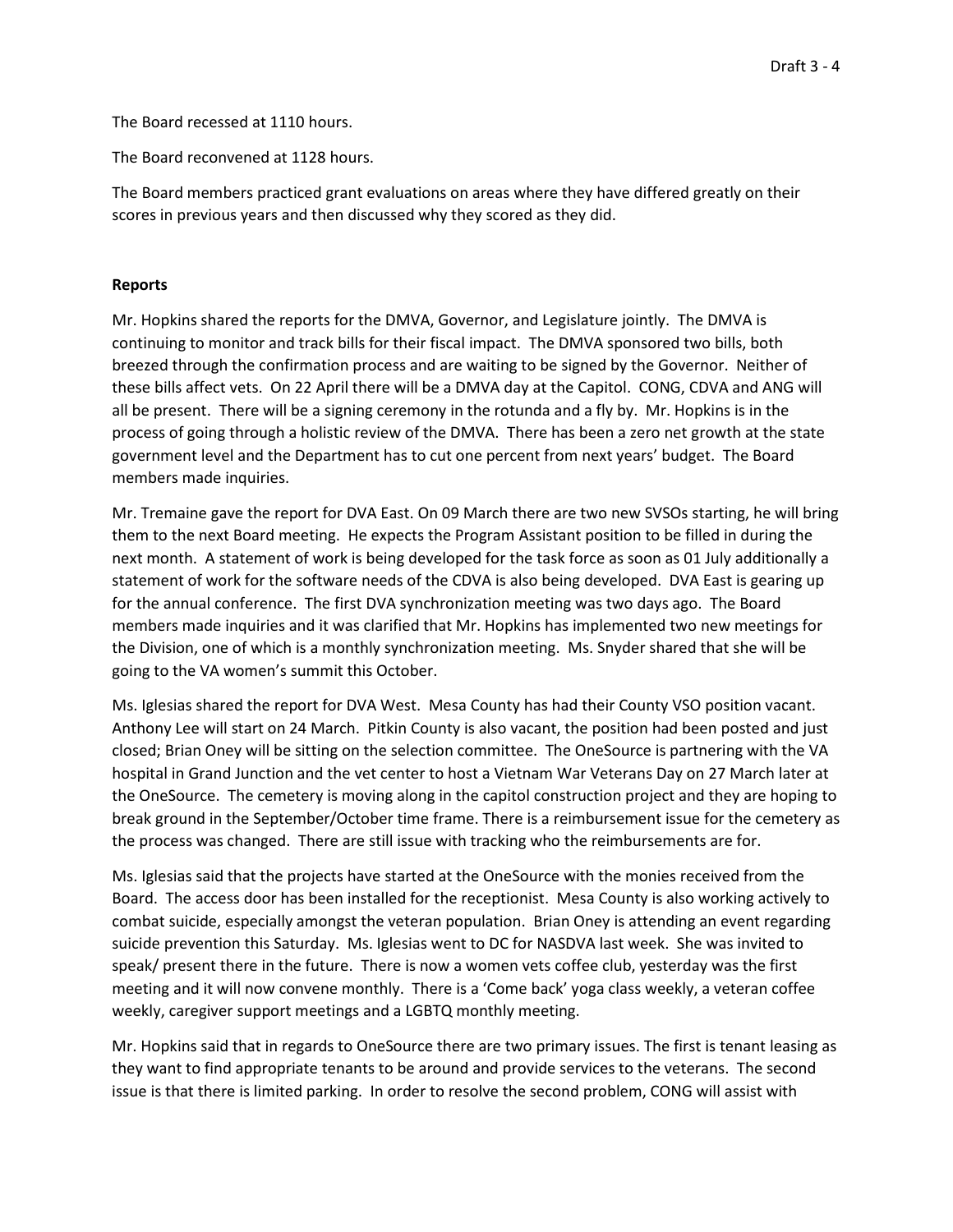laying asphalt for forty additional parking spaces. This is an example of the department integration he wants to see more of. The Colorado Wing of the Civil Air Patrol will now meet at OneSource once a month.

Ms. Iglesias continued her report by sharing that the Women's Auxiliary American Legion meeting that convenes at OneSource once a month is growing. DEERS will have a temporary replacement as their operator is going to be on maternity leave beginning in May. The property administrator spot just closed and they will begin to screen those candidates. The front administrator or 'triage assistant' position has not yet been approved by the Governor. Mr. Hopkins said that position will not wait to be posted till 01 July – it will be posted and filled as soon as possible. Ms. Iglesias said she discovered that the funeral home in Grand Junction is charging vets and their family members to do the necessary paperwork and she is working to fix that problem.

Mr. Robinson shared that there has not yet been a meeting about the veteran monument. The Board of VCLCs is studying the healthcare needs of vets in the state. The overall number of vets in the state is declining although the number of women veterans is increasing. VCLCs are going out of vogue and they are asking the question of what services are really needed. A problem is posed by funding bouncing back and forth. It was up last year, and down this year. This is sending mixed messages.

Ms. Hoagland shared that she received a total of seventy-five applications for both grant programs. Eleven of the applications were incomplete or had other issues and had to be removed from consideration. There were a large number of new applicants and various current grantees did not reapply due to staffing issues with their organizations.

#### **Old Business** –

Ms. Scanlon wrote a letter to Congressmen and Senators. Ms. Hammon motioned to approve, Mr. Steen seconded the motion. The Board approved the letter unanimously. Ms. Scanlon will send it to Mr. Dorman for approval. After Mr. Dorman approves the letter it will be sent to Ms. Fraser with Mr. Rudder's signature for dispersion. Ms. Scanlon will work with Greg Dorman on updating the By-laws based upon legal review.

Ms. Scanlon needs a generic CCI letter, Ms. Fraser will provide that.

The By-laws change proposed by the Board are under review by the Attorney General's office.

#### **New Business**

The Board discussed if the annual retreat will be in Burlington in August of this year. No decision was made.

Mr. Rudder is giving Ms. Fraser the list of places for the last five years that the Board has met. She will provide it in a visual form to the Board at the next meeting so they may determine where to meet during the next fiscal year.

Ms. Scanlon inquired as to what the next thing is that the Board should be working on.

Multiple Board members will attend the CCI summer conference at Keystone on 01 – 03 June.

#### **Board Member Comments**